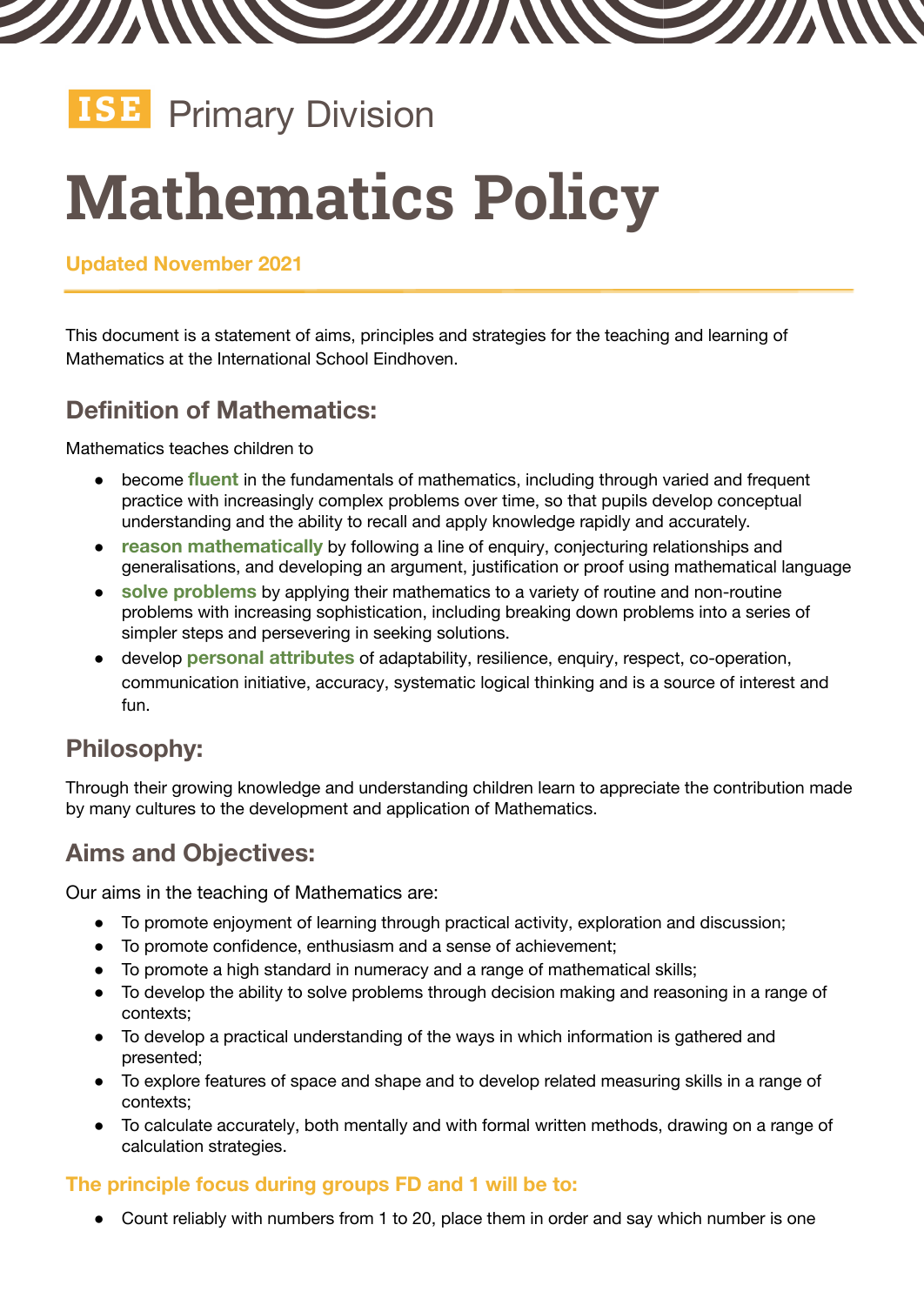more or one less than any given number.

- Use quantities and objects to add and subtract two single-digit numbers and count on or back to find the answer.
- Solve problems, including doubling, halving and sharing.
- Use everyday language to talk about size, weight, capacity, position, distance, time and money to compare quantities and objects and to solve problems.
- Recognise, create and describe patterns.
- Explore characteristics of everyday objects and shapes and to use mathematical language to describe them.

#### **The principle focus during groups 2 and 3 will be to:**

- Develop confidence and mental fluency with whole numbers, counting and place value.
- Recognise, describe, draw, compare and sort different shapes and use related vocabulary.
- Use a range of measures to describe and compare different quantities such as length, mass, capacity/volume, time and money.
- Know the number bonds to 20 and be precise in using and understanding place value.
- Read and spell mathematical vocabulary, at a level consistent with their increasing word reading and spelling knowledge.

#### **The principle focus during groups 4 and 5 will be to:**

- Become increasingly fluent with whole numbers and the four operations, including number facts and the concept of place value.
- Develop efficient written and mental methods and perform calculations accurately with increasingly large whole numbers.
- Solve a range of problems, including simple fractions and decimal place value.
- Draw with increasing accuracy and develop mathematical reasoning so they can analyse shapes and their properties, and confidently describe the relationships between them.
- Use measuring instruments with accuracy and make connections between measure and number.
- Memorise their multiplication tables up to and including the 12 multiplication table and show precision and fluency in their work.
- Read and spell mathematical vocabulary correctly and confidently, using their growing word reading knowledge and their knowledge of spelling.

#### **The principle focus during groups 6 and 7 will be to:**

- Extend their understanding of the number system and place value to include larger integers.
- Develop connections that they make between multiplication and division with fractions, decimals, percentages and ratio.
- Solve a wider range of problems, including increasingly complex properties of numbers and arithmetic.
- Write efficiently the mental methods of calculations when solving problems.
- Use the language of algebra as a means for solving a variety of problems
- Extend their knowledge in number by using geometry and measures.
- Classify shapes with increasingly complex geometric properties.
- Be fluent in written methods for all operations including long multiplication and division, and in working with fractions, decimals and percentages.
- Read, spell and pronounce mathematical vocabulary correctly.

Mathematics will be linked to other subject areas and included in cross-curricular projects where possible.

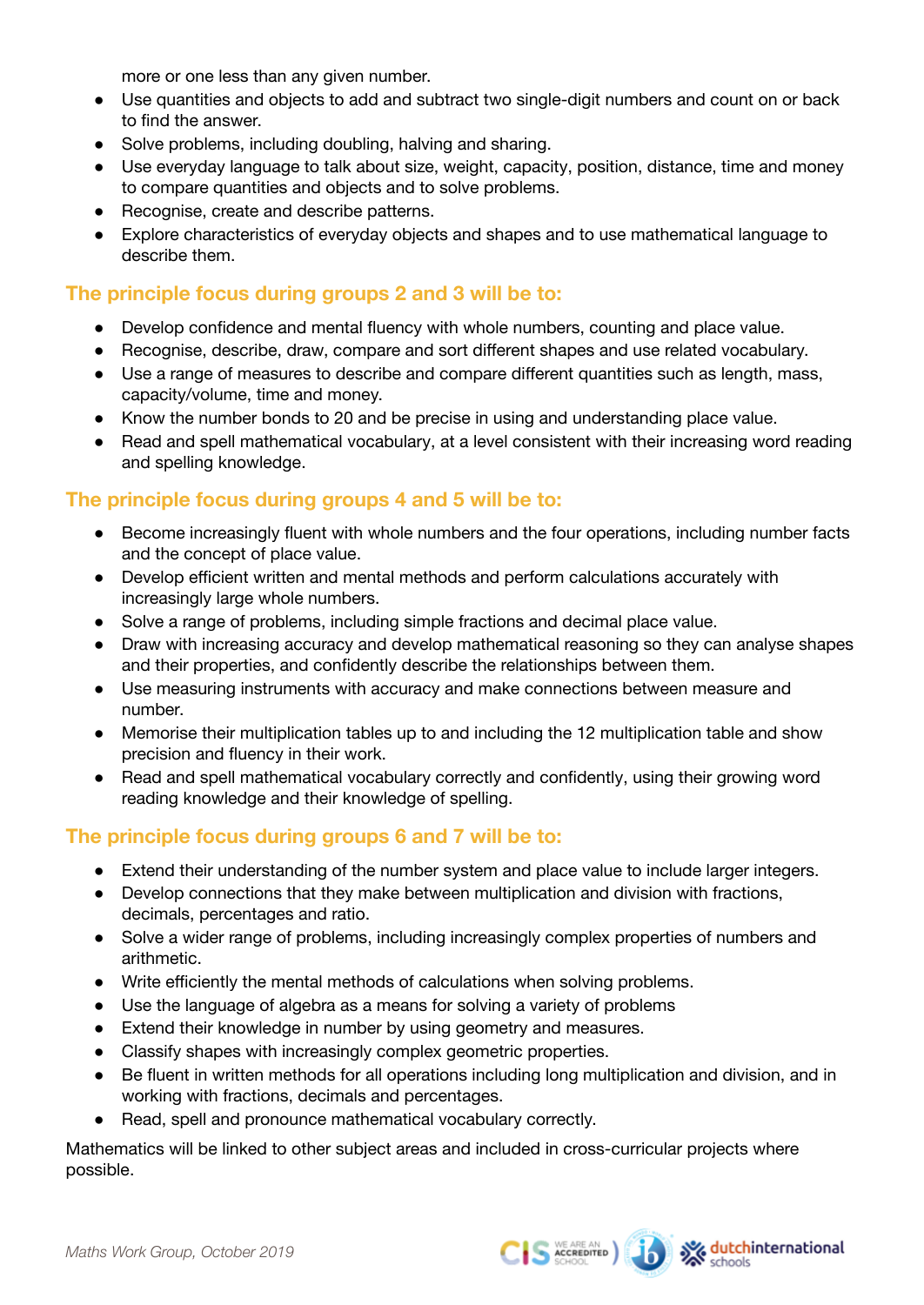## **Inclusion**

In all aspects of school life we are committed to providing equal opportunities for all, regardless of their proficiencies in English or home language. We are committed to teaching with an awareness of different learning styles and adapting the curriculum accordingly. We do this by many forms of differentiation and extension.

# **Teaching & Learning**

Mathematics is based upon three connected levels of planning:

- Long term planning: ISE Numeracy [Framework](https://www.activelearnprimary.co.uk/login?c=0) (based upon the Abacus Framework) and the National [Curriculum](https://assets.publishing.service.gov.uk/government/uploads/system/uploads/attachment_data/file/335158/PRIMARY_national_curriculum_-_Mathematics_220714.pdf) in England
- Medium term plans: termly outlines of work, main teaching objectives and when these will be taught, in line with the Abacus Mathematics Scheme
- Short term plans: weekly plans detailing activities and resources and teaching points for each lesson. Also included is differentiated learning, teaching focus and use of additional support, including ICT
- Teachers work closely with colleagues in parallel classes to ensure that there is effective continuity and progression through appropriate challenge and learning across the age range

#### **A daily Mathematics lesson of at least 60 minutes, structured as follows:**

- Oral work and mental starter -Whole class work to rehearse, sharpen and develop mental and oral skills.
- The main teaching activity -Teaching input and pupil activities. Work as a whole class, in groups, in pairs or as individuals, differentiated accordingly.
- A plenary session to reiterate the content of the lesson and assess whether the learning objective has been achieved.

Incidental mathematics (five minute fillers)- These are activities that often:

- Can be completed in 5 minutes or less
- Require little or no resources
- Are oral rather than written
- Are suitable for the whole class or a large group
- Children will improve with familiarity
- Will build children's confidence

These activities should take place daily during transitional moments or other free moments throughout the day; for example, while lining up, getting changed for gym, waiting for the next lesson to start, before home time, etc. Each class has a set of teacher resources that can be used for this purpose.

## **Differentiation**

In all classes, children have a wide range of mathematical ability. We recognise this and aim to provide suitable learning opportunities for all children by matching the challenge of the task to the ability and experience of the child. We achieve this by planning differentiated activities into our weekly planning as appropriate, by using mathematical games and investigations.

We may also group children according to need within the class and have individual work or paired work as well as whole class teaching. Children who are judged to have specific needs are assessed by the Educational Needs team in consultation with the class teacher. A Plan of Approach may then be drawn up to help provide specific additional support for the child. The POA will reflect which level of differentiation is needed and this will need to be accounted for in the weekly planning. This may take place within the classroom lesson or be provided as additional support by another teacher.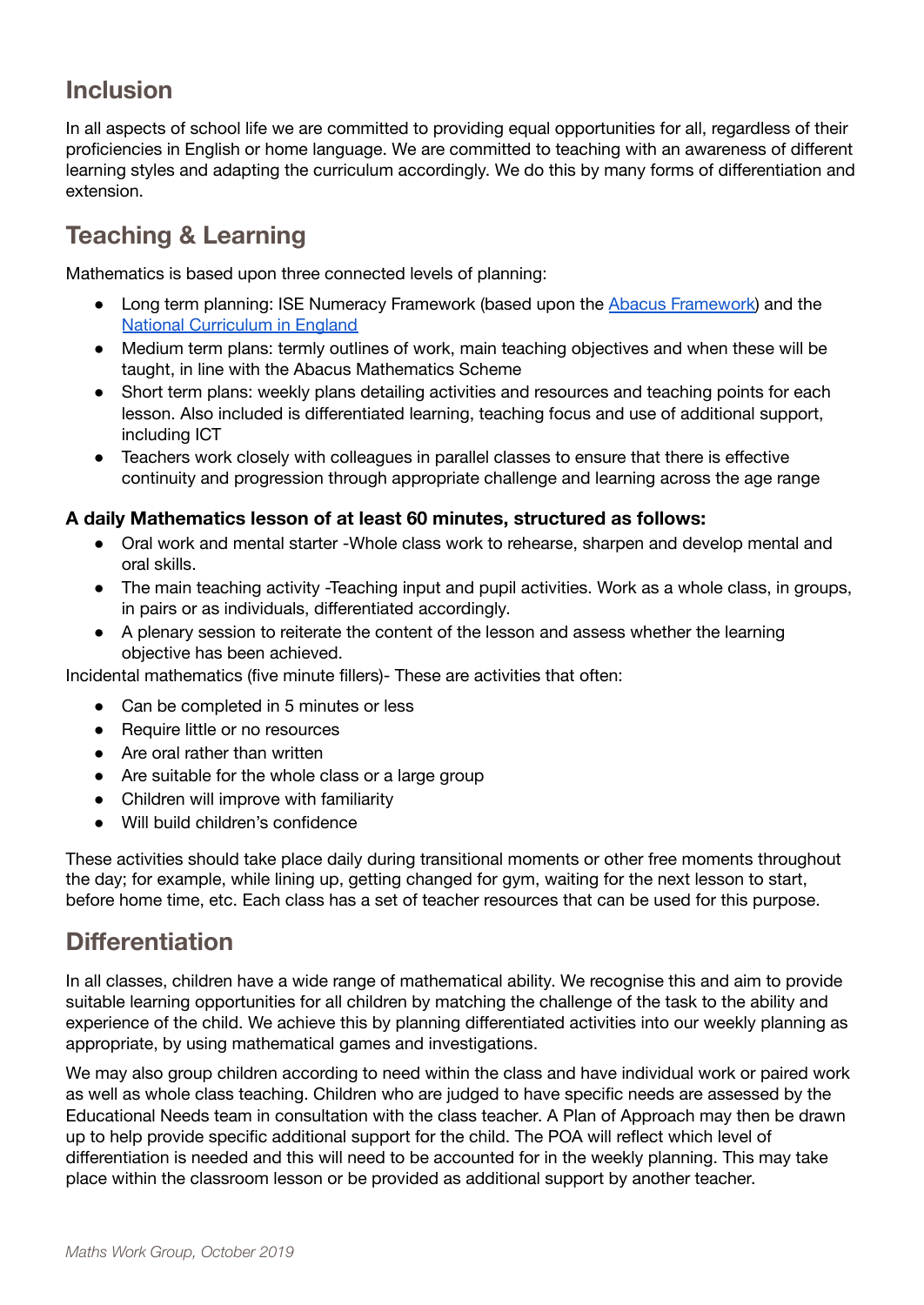More able children are also provided with additional activities and challenges to further enhance their learning at an appropriate level. When considered necessary and appropriate, Maths Club may be offered by the EN department staff for Advanced Learners in Maths.

# **Home Learning**

Mathematics home learning will be given in accordance with the school home [learning](https://docs.google.com/document/d/1QaCYFQT6-Ik23IOgkAtFCzOD5w82B_Zw3joJQpwenOQ/edit) policy. Abacus games and/or homework worksheets will be allocated regularly by class teachers. On occasion, teachers may allocate Problem Solving cards to encourage Maths discussion at home. Additional practice of times tables may be allocated on Times Tables Rockstars or through other resources.

## **Presentation of Work**

Mathematics written work should be recorded in accordance with the ISE presentation policy.

A consistent approach to presentation of work informs the teacher as to which calculation strategies a child is using and also provides evidence of progress achieved. Written work is to be legible and clearly set out. Recording should be completed with a pencil in exercise books as appropriate. From group 2 onwards, work should be dated (01/01/10) and have the learning objective. From group 4 onwards, work should include the textbook page number (where appropriate).

Where appropriate, children should be encouraged to record and communicate their learning and understanding of Mathematics in a variety of ways.

- Plain paper exercise books should be used in Groups 1.
- Large squared books should be used in group 2.
- Centimetre squared books should be used in Groups 3, 4 and 5.
- Groups 6 and 7 should use small squared books and write with a pencil. In centimetre squared books children should write only a single digit in each square.
- When appropriate, books from other year groups should be used.
- A ruler should always be used for all straight lines from Group 4 or where the activity requires its use for accuracy.
- Teachers are responsible for teaching the children to organise their page appropriately to show methods of working.

## **Record Keeping and Assessment**

Formative assessment involves teachers keeping their own individual records on children which allow them to know where a child is in learning in terms of knowledge, skills and understanding and to facilitate progression and continuity. Such assessment will also be used to inform planning. This informal assessment may take a variety of forms such as: observation, discussion, questioning or via written work including tests, mathematical games and investigations.

Formative assessment is based on the Abacus assessment toolkit, which we have adapted to form Brain Training. Groups 3 -7 carry out a pre-assessment using the arithmetic test and the problem solving and reasoning test every five weeks. After this pre-assessment, planning may be adapted according to class or individual needs. Following five weeks of teaching, the post-assessment is carried out and students are able to recognise the progress they have made. Students then set individual goals based on their Brain Training and teachers adapt their planning for the next block of teaching units.

# **Reporting**

Reporting to parents is achieved by –

- Written school academic reports twice per year.
- Parents' meetings twice per year.